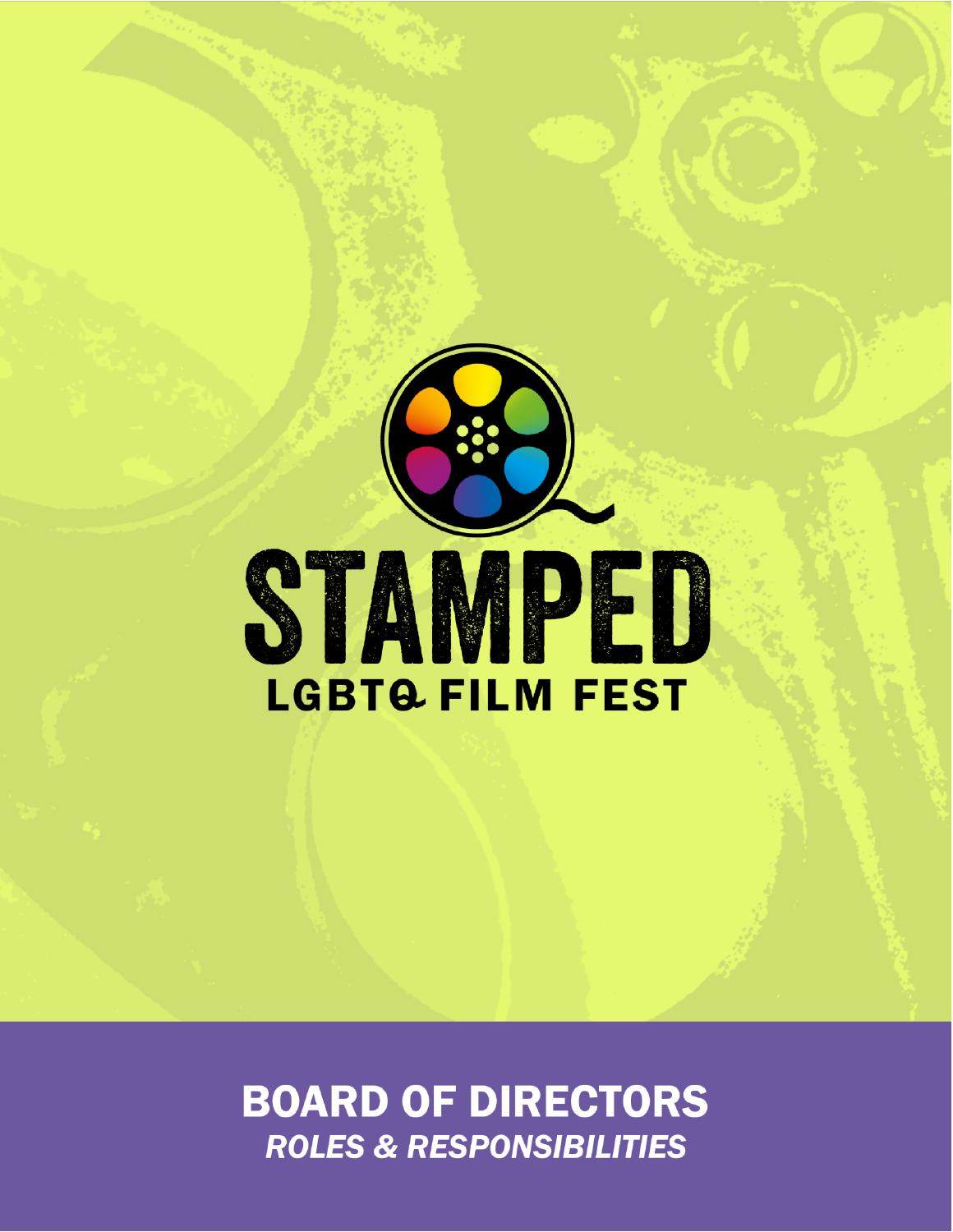## **STAMPED BOARD OF DIRECTORS ROLES & RESPONSIBILITIES**

Stamped was founded in 2012 as a means to create a more accepting, safe, and educated community in our small Gulf Coast town of Pensacola, FL. The festival's mission is to bring a vibrant cultural experience to Pensacola and the surrounding area by using the unique expression of films with specific focus on the lesbian, gay, bisexual, transgender, and queer (LGBTQ) community to foster awareness, inclusion, and diversity.

The board's role includes advocacy of the film festival in public forums as well as support of other like-minded organizations in their efforts related to public/private partnerships and community outreach.

To this end, members of the Stamped Board of Directors are expected to support the festival with their time, talent, and monetary contributions.

## TIME COMMITMENT

The Board of Directors meets monthly unless otherwise noted. Meetings are typically scheduled for the second Monday of each month and during the month of festival meeting are held weekly.

## APPROXIMATE TIME COMMITMENT

- Monthly full board meetings (40-50 hours annually)
- Quarterly committee meetings (12-20 hours annually)
- Additional time (i.e. for meeting preparation, subcommittee work, etc.) as needed.

## SKILLS & TALENTS

Directors are invited to join the board because of their desire to enhance the festival and their ability to interest others in doing so with their financial support. In addition, each director will be asked to serve on one committee related to his or her unique skills.

## MONETARY CONTRIBUTIONS

Directors will be asked to be actively involved throughout the year in some aspect of the festival's fundraising efforts. A donation at the Friend of Dorothy level (\$500) is required but can be attained by securing additional sponsors totaling that amount, donating to the festival via professional services, or making a direct, tax-deductible donation.

## PRIMARY BOARD DUTIES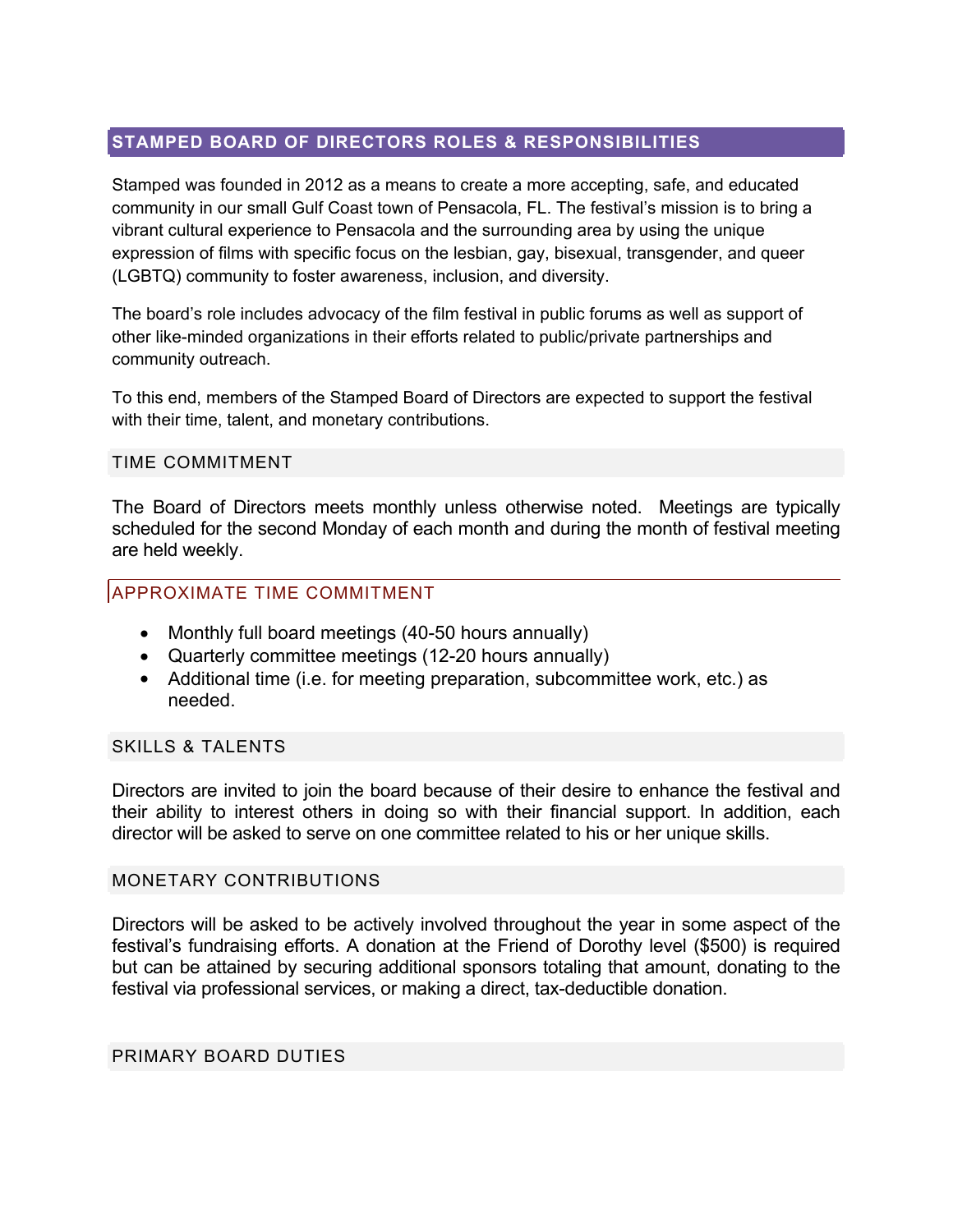- Exercise fiduciary responsibility with respect to the investment of, accounting for, and acknowledgement of all contributions.
- Manage the investment of all assets of the festival, including the prudent administration of all gifts consistent with donor intent.
- Ensure adequate resources so the festival can fulfill their mission.
- Assist the board President and elected officers in establishing and maintaining a favorable climate for giving.
- Objectively assess board performance annually.

# INDIVIDUAL DIRECTOR DUTIES

- Maintain knowledge of the festival's mission, programs, resources, and needs.
- Prepare for and participate in all board meetings in order to make informed, independent, and objective decisions.
- Review and approve the festivals annual investment goals, operating budget, and financial statements.
- Understand that an individual board member can bind the board or festival only when authorized to do so and publicly support the majority decision of the board.
- Participate actively in the fundraising efforts of the festival by providing personal financial support and/or a combination of soliciting new donor and providing or precuring professional services.
- Serve as an effective festival spokesperson in the community.
- Serve on board committees as needed and/or requested.
- Serve as a representative of the festival at festival fundraiser and events.

**Note**: In evaluating director performance relative to these areas of responsibility, the board is mindful of the unique contribution's directors can make. In some cases, these directors are limited by time or distance, but are able to undertake or lead special efforts on behalf of the festival. Whether they be in the areas of fundraising, advocacy, or committee organization, the board gives due consideration to these contributions even when time or distance constraints limit other participation.

Adopted by the Stamped Board of Directors: February 2018

# **2019 & 2020 BOARD COMMITMENTS & COMMITTEES**

Board Member,

Welcome to the Stamped Board of Directors! We are excited to have you on board and are eager to continue with our upward momentum into the next two years. There are a variety of ways to